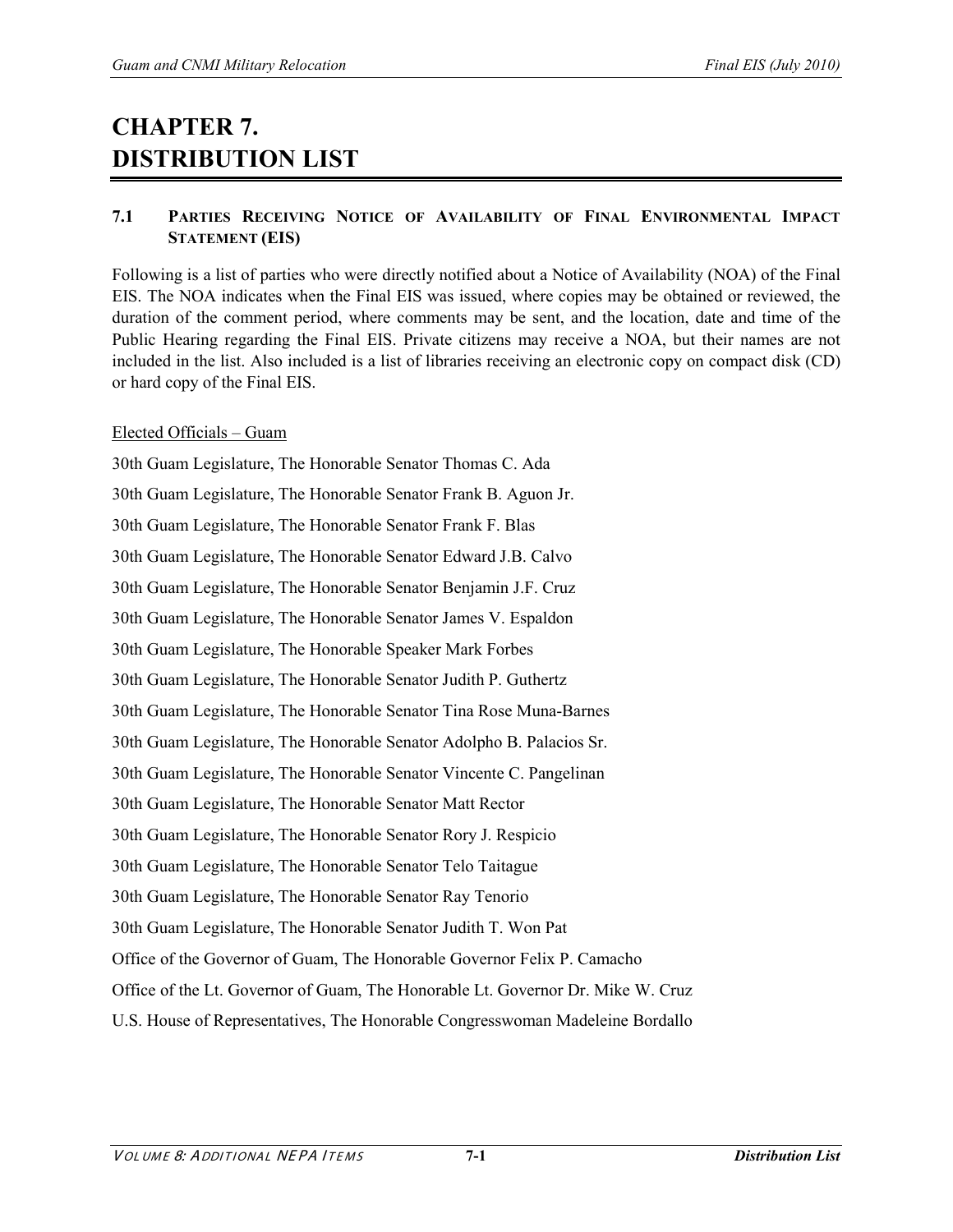### Elected Officials – Guam (Local)

Mayor of Agana Heights, The Honorable Mayor Paul M. McDonald Mayor of Agat, The Honorable Mayor Carol S. Tayama Mayor of Asan-Maina, The Honorable Mayor Vicente L. San Nicolas Mayor of Barrigada, The Honorable Mayor Jessie B. Pelican Mayor of Chalan Pago/Ordot, The Honorable Mayor Jessy C. Gogue Mayor of Dededo, The Honorable Mayor Melissa B. Savares Mayor of Hagatna, The Honorable Mayor John A. Cruz Mayor of Inarajan, The Honorable Mayor Franklin M. Taitague Mayor of Mangilao, The Honorable Mayor Nonito C. Blas Mayor of Merizo, The Honorable Mayor Ernest T. Chargualaf Mayor of Mongmong Toto Maite, The Honorable Mayor Andrew C. Villagomez Mayor of Piti, The Honorable Mayor Vicente D. Gumataotao Mayor of Santa Rita, The Honorable Mayor Dale E. Alvarez Mayor of Sinajana, The Honorable Mayor Roke B. Blas Mayor of Talofofo, The Honorable Mayor Vicente S. Taitague Mayor of Tamuning, Tumon, Harmon, The Honorable Mayor Francisco C. Blas Mayor of Umatac, The Honorable Mayor Dean D. Sanchez Mayor of Yigo, The Honorable Mayor Robert Lizama Mayor of Yona, The Honorable Mayor Jose Terlaje Mayor's Council of Guam, Executive Director John F. Blas Vice Mayor of Agat, The Honorable Vice Mayor Jesus B. Chaco Vice Mayor of Barrigada, The Honorable Vice Mayor June U. Blas Vice Mayor of Dededo, The Honorable Vice Mayor Andrew Benavente Vice Mayor of Mangilao, The Honorable Vice Mayor Allen R. G. Ungacta Vice Mayor of Sinajana, The Honorable Vice Mayor Robert R. D. C. Hoffman Vice Mayor of Tamuning, Tumon, Harmon, The Honorable Vice Mayor Louise C. Rivera Vice Mayor of Yigo, The Honorable Vice Mayor Ronald J. Flores

Elected Officials – Commonwealth of Northern Mariana Islands (CNMI)

CNMI Senate, The Honorable Senator Luis P. Crisostimo

CNMI Senate, The Honorable Senator Paterno S. Hocog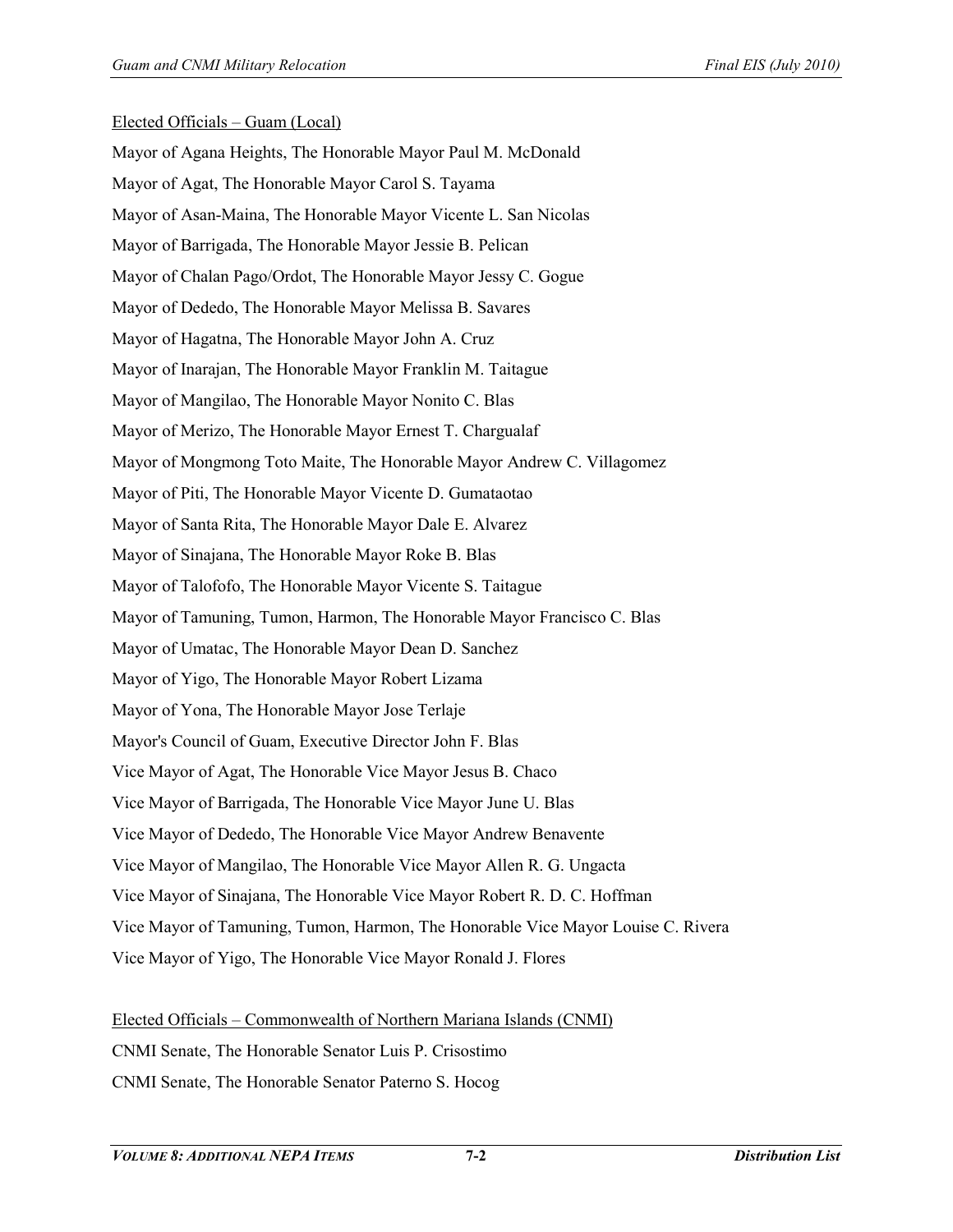CNMI Senate, The Honorable Senator Jude U. Hofschneider CNMI Senate, The Honorable Senator Paul A. Manglona CNMI Senate, The Honorable Senator Joseph M. Mendiola CNMI Senate, The Honorable Senator Felix T. Mendiola CNMI Senate, The Honorable Senator Maria T. Pangelinan CNMI Senate, The Honorable Senator Pete P. Reyes President CNMI Senate, The Honorable Senator Henry H. San Nicolas CNMI House of Representatives, The Honorable Representative Edwin P. Aldan CNMI House of Representatives, The Honorable Representative Matrin B. Ada CNMI House of Representatives, The Honorable Representative Oscar M. Babauta CNMI House of Representatives, The Honorable Representative Francisco S. Dela Cruz CNMI House of Representatives, The Honorable Representative Florencio T. Deleon Guerrero CNMI House of Representatives, The Honorable Representative Joseph P. Deleon Guerrero CNMI House of Representatives, The Honorable Representative Jacinta M. Kaipat CNMI House of Representatives, The Honorable Representative Jesus SN Lizama CNMI House of Representatives, The Honorable Representative Crispin M. Ogo CNMI House of Representatives, The Honorable Representative Arnold I. Palacios CNMI House of Representatives, The Honorable Representative Justo S. Quitugua CNMI House of Representatives, The Honorable Representative Benjamin B. Seman CNMI House of Representatives, The Honorable Representative Candido B. Taman CNMI House of Representatives, The Honorable Representative Ramon A. Tebuteb CNMI House of Representatives, The Honorable Representative Manuel A. Tenorio CNMI House of Representatives, The Honorable Representative Stanley T. Torres CNMI House of Representatives, The Honorable Representative Absalon V. Waki Jr. CNMI House of Representatives, The Honorable Representative Ray N. Yumul Office of the Governor of the CNMI, The Honorable Governor Benigno R. Fitial Office of the Lt. Governor of the CNMI, The Honorable Lt. Governor Timothy P. Villagomez Office of the Resident Representative, The Honorable U.S. Representative Pedro Tenorio

#### Elected Officials – CNMI (Local)

Mayor of the Northern Islands, The Honorable Mayor Valentino Taisacan Mayor of Rota, The Honorable Mayor Benjamin T. Manglona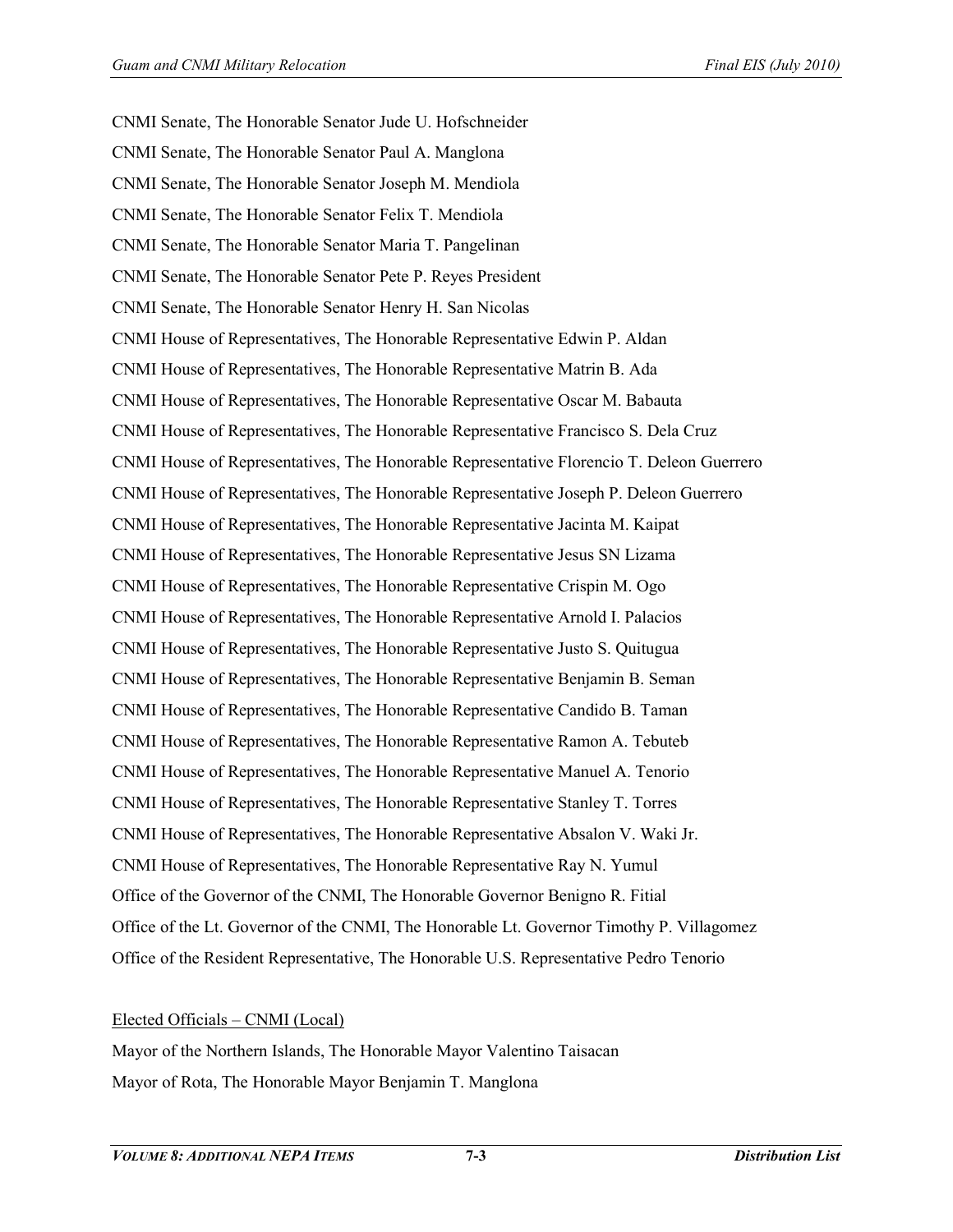Mayor of Saipan, The Honorable Mayor Juan Tudela

- Mayor of Tinian and Aguiguan, The Honorable Mayor Francisco M. Borja
- Federal Agencies
- Advisory Council on Historic Preservation
- Department of Military Affairs/Guam Air National Guard
- Department of Military Affairs/Guam Army National Guard
- Department of the Air Force
- Department of the Army
- Dept of Army, U.S. Army Engineer District, Honolulu, Regulatory Branch
- Federal Aviation Administration
- Federal Highway Administration
- Headquarters, Department of the Army
- Headquarters U.S. Marine Corps
- International Broadcasting Bureau
- National Park Service
- National Trust for Historic Preservation
- Naval Facilities Engineering Command, Headquarters
- Naval Facilities Engineering Command, Pacific Region
- National Oceanic and Atmospheric Administration (NOAA)
- National Oceanic and Atmospheric Administration, Fisheries Service
- Natural Resources Conservation Service
- NOAA Fisheries, Pacific Islands Regional Office
- NOAA National Marine Fisheries CNMI Office
- NOAA National Marine Fisheries Guam Field Office
- NOAA National Marine Fisheries Pacific Islands Regional Office
- Office of Insular Affairs
- U.S. Air Force, Andersen Development Office
- U.S. Air Force, Pacific
- U.S. Army Air and Missile Defense Command
- U.S. Army Corps of Engineers
- U.S. Army Engineer District, Hawaii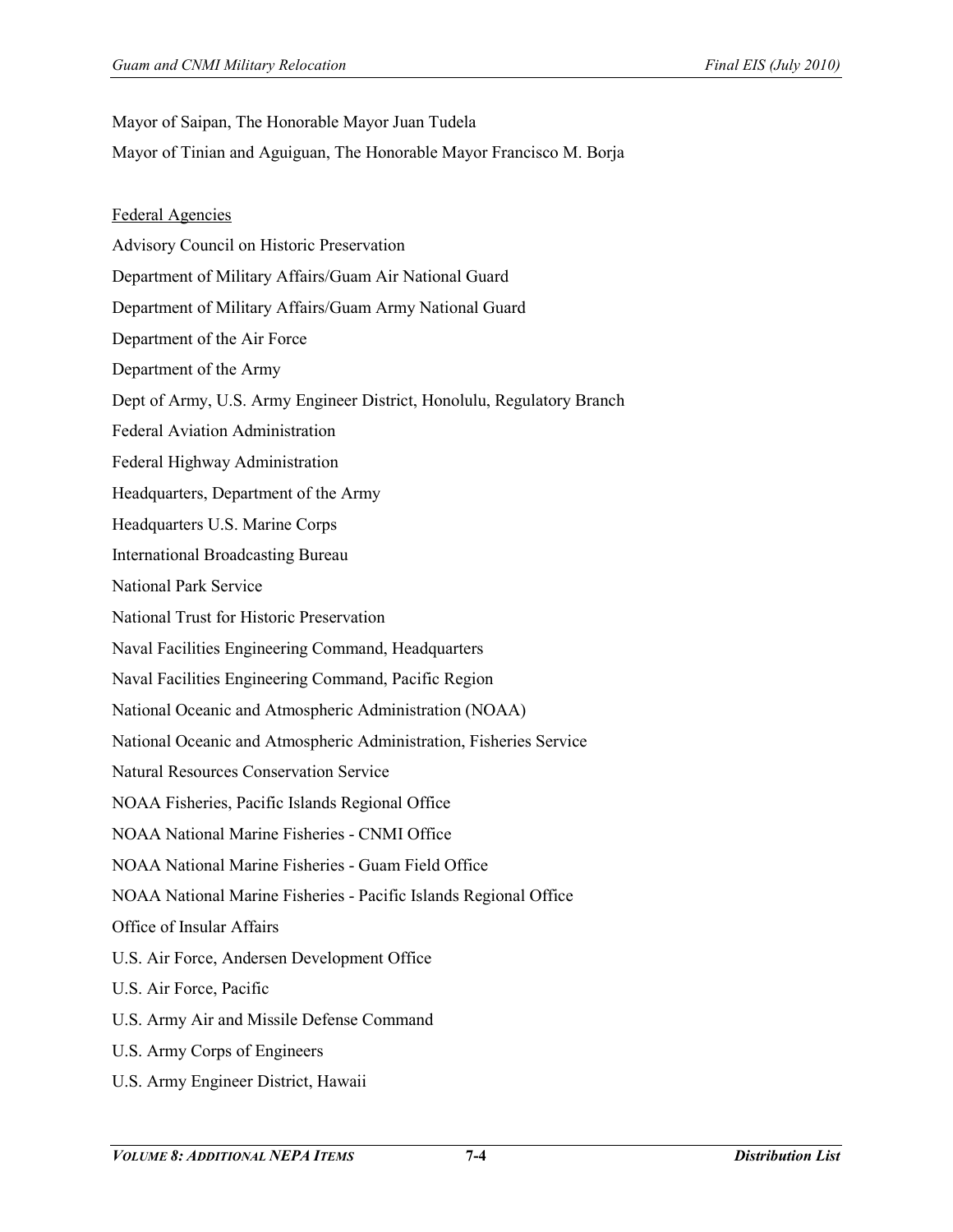- U.S. Army Installation Management Command
- U.S. Coast Guard, Sector Guam
- U.S. Coast Guard, Marianas Section
- U.S. Department of Agriculture (USDA)
- USDA, Animal and Plant Health Inspection Services
- USDA, Animal Plant Inspection Health Service, Wildlife Services
- U.S. Department of Interior
- U.S. Department of Transportation
- U.S. Department of Transportation, Federal Highway Administration
- U.S. Department of Transportation, Maritime Administration
- U.S. Environmental Protection Agency (USEPA), Region 9
- USEPA, Pacific Islands Office, Region 9
- USEPA, Region 9, Environmental Review Office Communities and Ecosystems Division
- U.S. Fish and Wildlife Service (USFWS)
- USFWS, Pacific Islands Office
- USFWS, Pacific Islands Refuge Complex
- U.S. Marine Corps Forces, Pacific
- U.S. Navy, Chief of Naval Operations
- U.S. Navy Commander, Navy Region Marianas
- U.S. Navy Commander, Pacific Fleet
- U.S. Navy, Joint Guam Program Office
- U.S. Navy, Office of the Assistant Secretary

#### Guam Agencies

- A.B. Won Pat International Airport, Guam
- Ancestral Lands Commission
- Bureau of Statistics and Plans
- Bureau of Statistics and Plans, Guam Coastal Management Program
- Community Right to Know Commission
- Department of Agriculture, Division of Aquatic and Wildlife Resources
- Department of Land Management
- Department of Parks and Recreation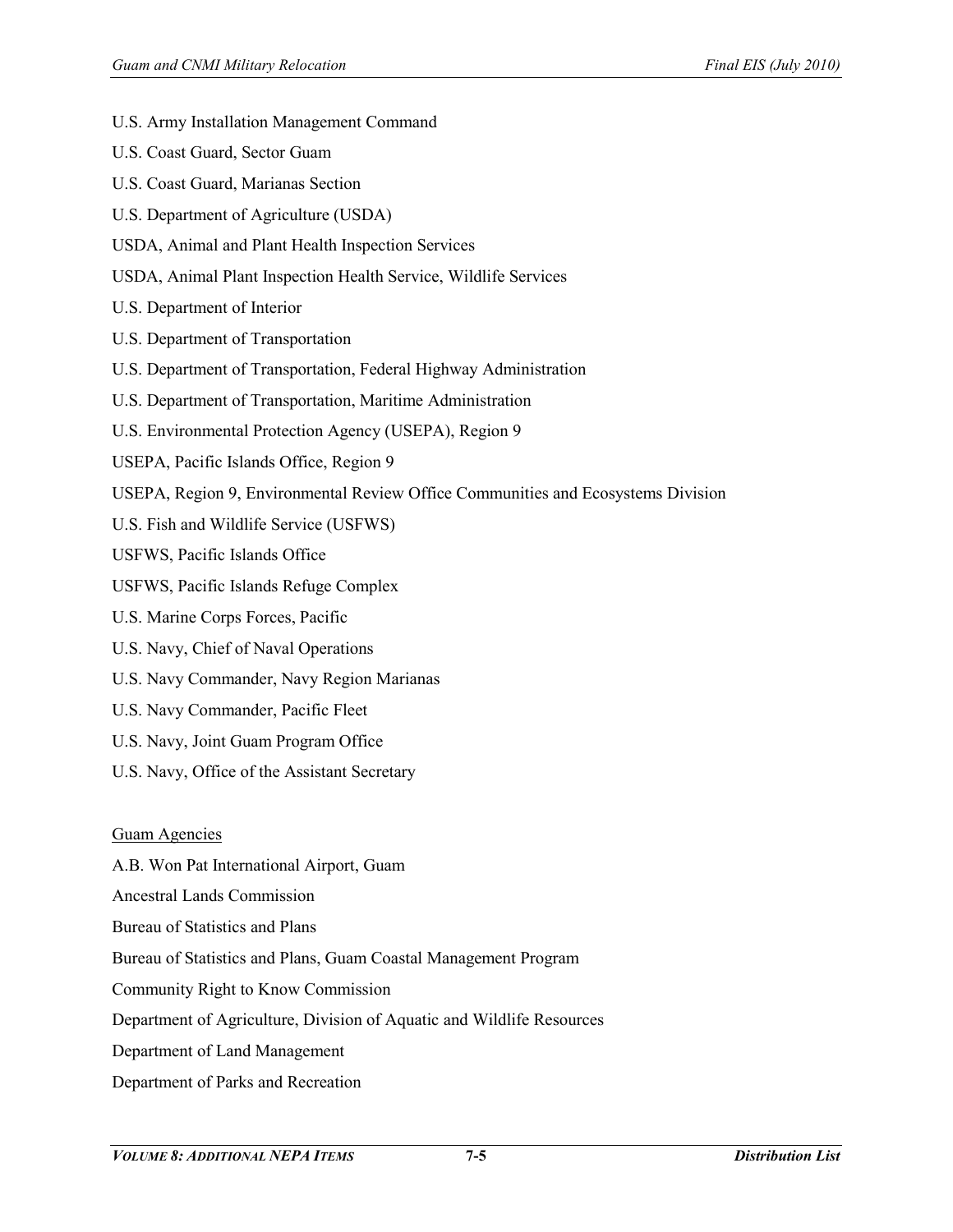Department of Parks and Recreation, Historic Preservation Division Department of Public Works Guam Chamorro Land Trust Commission Guam Community College Guam Civilian/Military Task Force Guam Department of Chamorro Affairs Guam Department of Education Guam Department of Labor Guam Department of Public Health and Social Services Guam Economic Development and Commerce Authority Guam Environmental Protection Agency Guam Homeland Security, Office of Civil Defense Guam Housing and Urban Renewal Authority Guam National Guard Guam Office of the Attorney General Guam Power Authority Guam Regional Transit Authority Guam State Historic Preservation Office Guam Visitors Bureau Guam Waterworks Authority Judiciary of Guam Port Authority of Guam University of Guam University of Guam Marine Lab University of Guam Water and Environmental Research Institute Western Pacific Region Fisheries Management Council

#### CNMI Agencies

CNMI Coastal Resources Management Program CNMI Military Integration Management Committee Department of Community and Cultural Affairs Department of Community and Cultural Affairs, Historic Preservation Office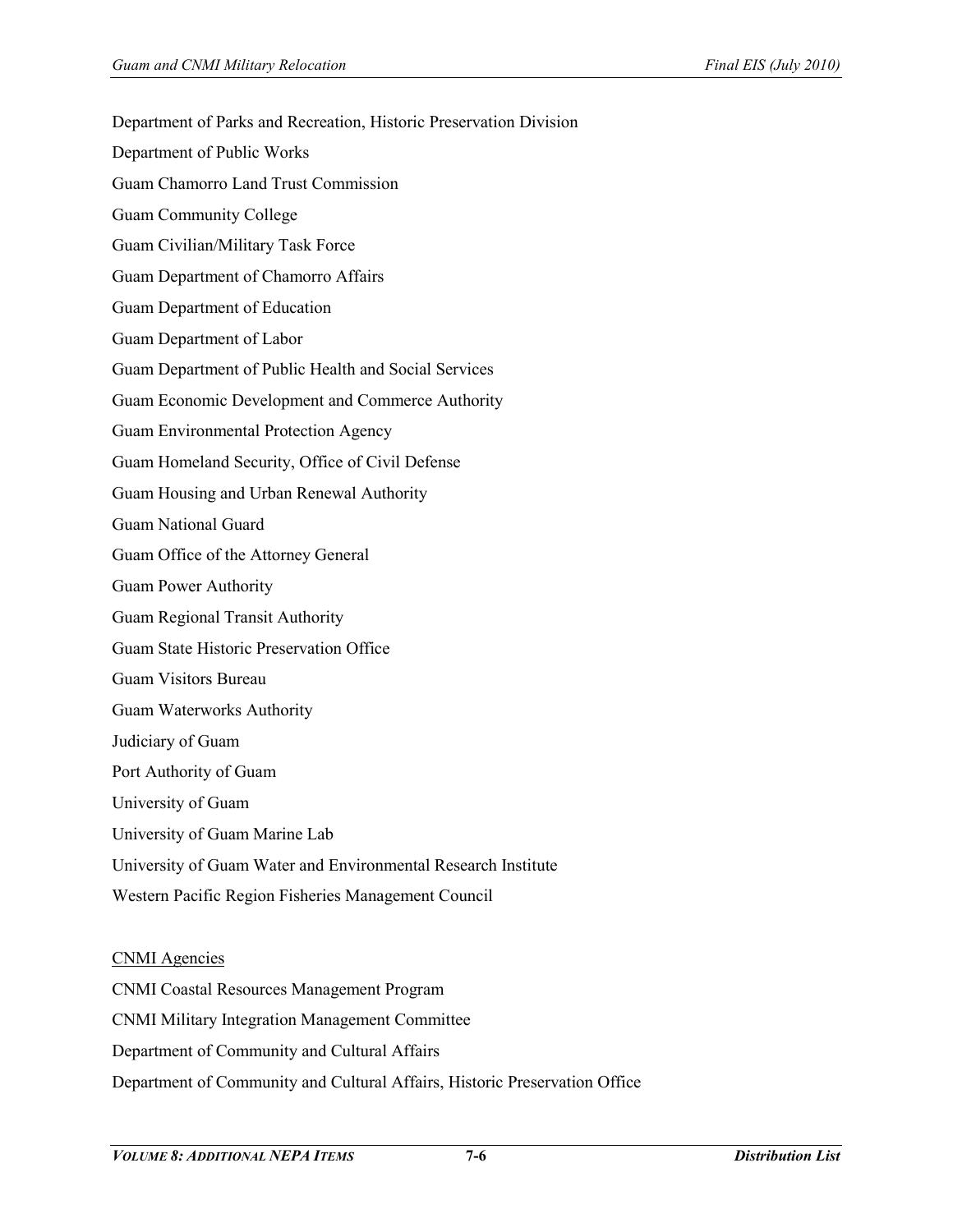Department of Lands and Natural Resources Division of Fish & Wildlife Division of Environmental Quality Marianas Public Lands Authority Marianas Visitors Authority Office of Military Liaison and Veterans Affairs Western Pacific Region Fisheries Management Council

#### Hawaii Agencies

Western Pacific Region Fisheries Management Council Office of Hawaiian Affairs

# Libraries Receiving Hard Copy and electronic copy on compact disk (CD) of Final EIS

University of Guam Robert F. Kennedy Memorial Library, Guam Nieves M. Flores Memorial Library, Hagåtña, Guam Joeten Kiyu Public Library, Saipan Northern Marianas College Olympio T. Borja Memorial Library, Saipan Tinian Public Library

## Guam Interest Groups

Alupang Beach Club Inc, Parasailing Operation

AQUA Academy

Aqua World Marina

Atlantis Submarines

Atlantis Guam

Bailan Tasi Windsurfing

Cabras Marine Corp.

Commission on Decolonization

Coral Reef Marine Center

Fuetsan Famalao'an

Guam Chamber of Commerce

Guam Contractor's Association